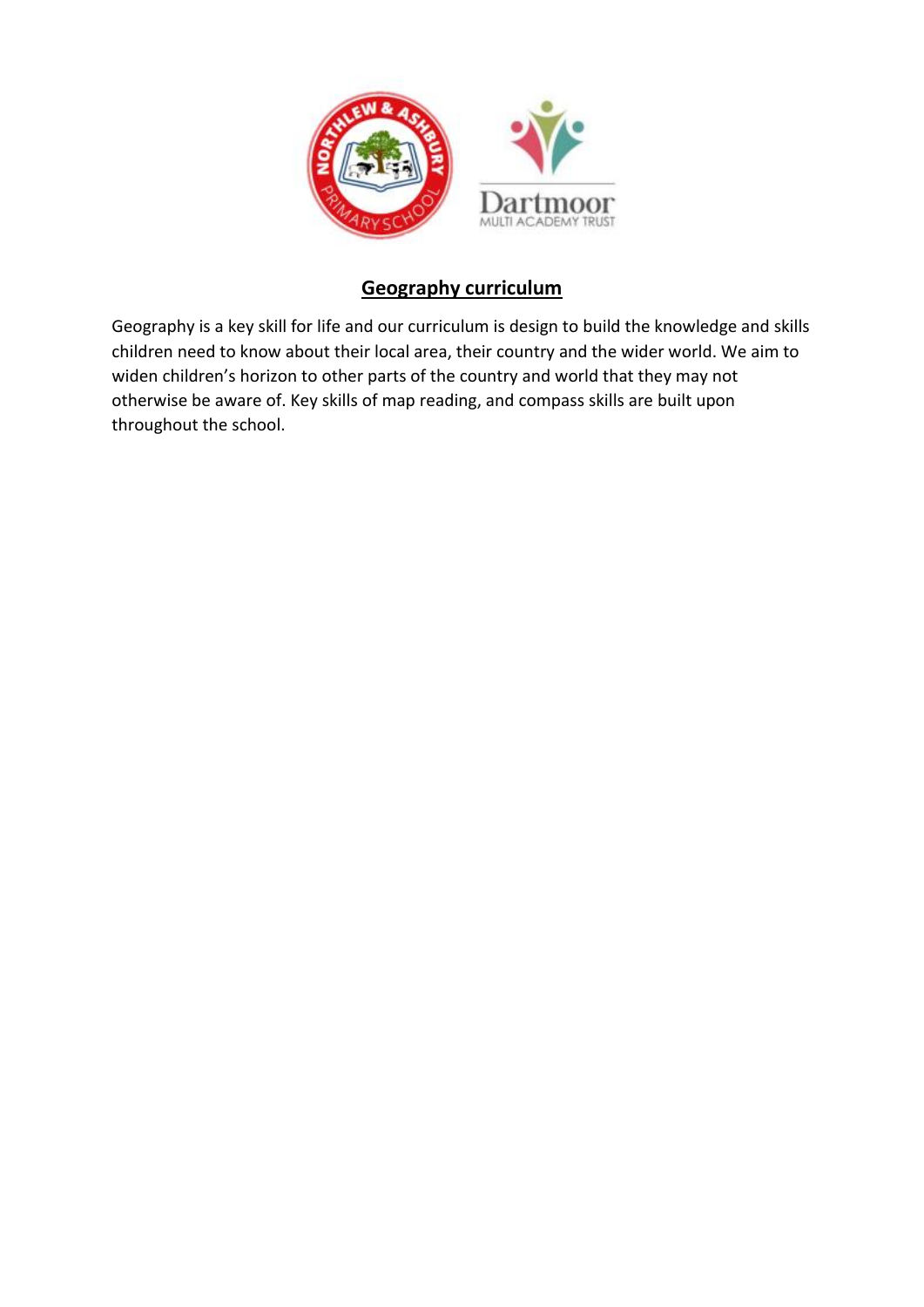## **Geography programme of study**

| <b>EYFS</b>             |                                                                                                                                                                                                                  |                                                                                                                                                                                  |                                                                                                                                 |
|-------------------------|------------------------------------------------------------------------------------------------------------------------------------------------------------------------------------------------------------------|----------------------------------------------------------------------------------------------------------------------------------------------------------------------------------|---------------------------------------------------------------------------------------------------------------------------------|
| Subject                 | Subject                                                                                                                                                                                                          | Subject                                                                                                                                                                          | Subject                                                                                                                         |
| ELG - The natural world | Children know that people live in different<br>types of homes<br>Children know that people live in different<br>types of locations (e.g. Town, city, countryside                                                 | Compare and contrast locations, homes,<br>environments and weather saying what is the<br>same and what is different<br>Record their observations through a variety of<br>methods | Countryside, village,<br>town, city, desert,<br>forest, jungle, ice,<br>mountains, sea,<br>islands, weather,<br>country, United |
|                         | $etc.$ )<br>Children know that there are different types of<br>environment within our country and the world<br>(e.g. Mountains, deserts, jungles etc.)                                                           | Be able to represent their immediate<br>environment (School, home etc,) on a simple<br>map or image                                                                              | Kingdom, Devon,<br>comparative<br>language                                                                                      |
|                         | Children know that there are different types of<br>weather AND that certain parts of the world<br>have more/less of these types of weather<br>Children know that places can be represented<br>by images and maps |                                                                                                                                                                                  |                                                                                                                                 |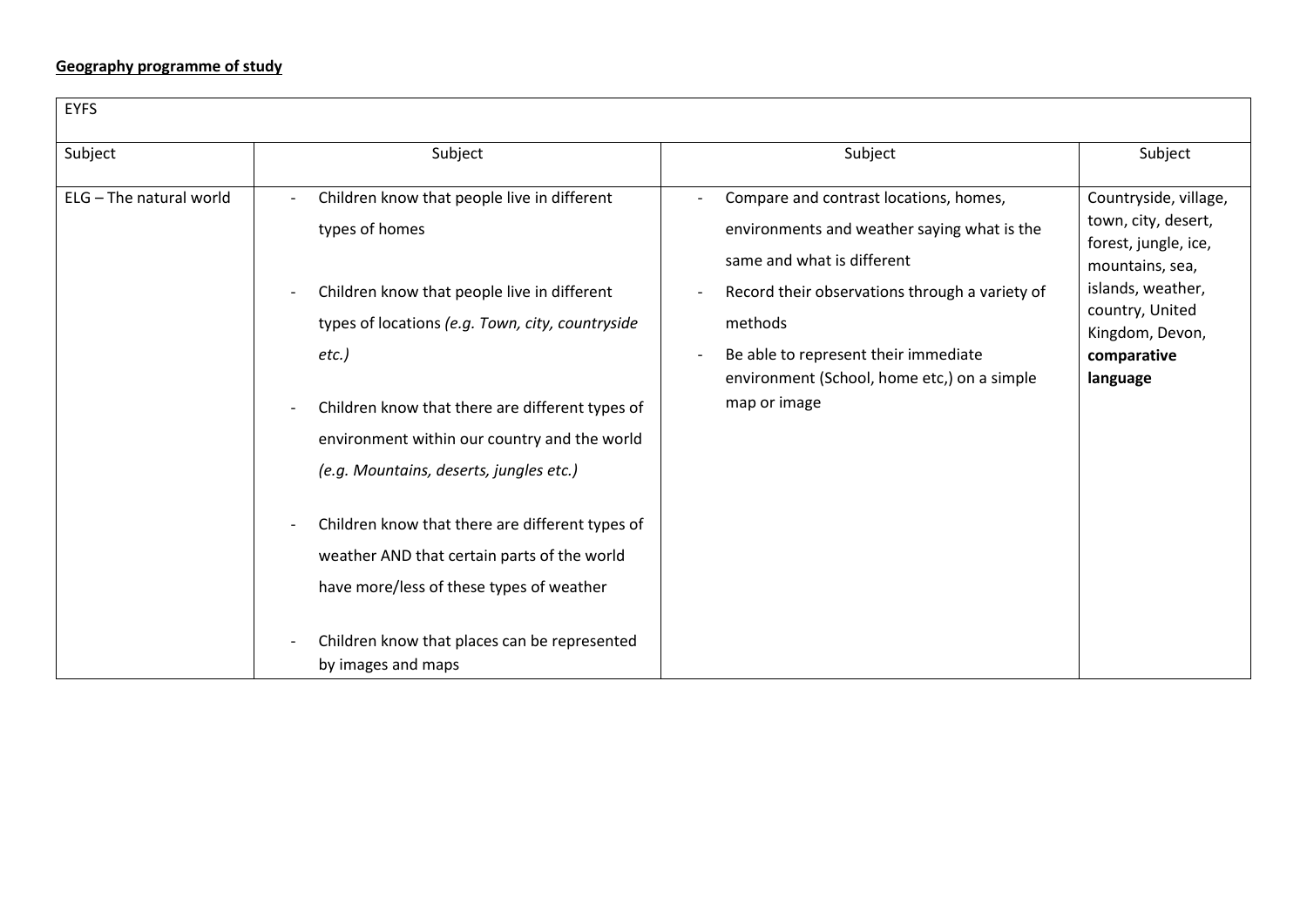| Key Stage 1                                  |                                                                                                                                                                                                                  |                                                                                                                |                                                                                                                                                                    |  |  |  |  |
|----------------------------------------------|------------------------------------------------------------------------------------------------------------------------------------------------------------------------------------------------------------------|----------------------------------------------------------------------------------------------------------------|--------------------------------------------------------------------------------------------------------------------------------------------------------------------|--|--|--|--|
| Subject                                      | Knowledge                                                                                                                                                                                                        | <b>Skills</b>                                                                                                  | Vocabulary                                                                                                                                                         |  |  |  |  |
| Where we live<br>(Our School)<br>The weather | Know about key geographical features near to where we<br>live<br>Hills (Dartmoor)                                                                                                                                | Compare and contrast geographical<br>features<br>Identify key features/habitats within                         | All at EYFS and:<br>Hills, Dartmoor, beaches, sea, ocean, forest,<br>valley, village, town, city, farm, harbor, port,<br>shops, offices, England, Wales, Scotland, |  |  |  |  |
| Our school                                   | <b>Beaches</b><br>Countryside<br>Sea                                                                                                                                                                             | geographical features<br>Use and name key areas on UK map                                                      | Northern Ireland, Ireland, Europe, London,<br>Belfast, Edinburgh, Cardiff, precipitation, ice,<br>equator, North, South, poles, globe, map                         |  |  |  |  |
| The UK and<br>(Non-<br>European              | Forest<br>Valleys<br>Small towns<br>Villages<br>City (Exeter/Plymouth)<br>Farms<br><b>Harbours</b>                                                                                                               | Collect and record weather data<br>Present weather data in images,                                             | Continent, ocean, north, south, east, west,<br>compass, Africa, Asia, Europe, Oceania,<br>Antarctica, North America, South America,                                |  |  |  |  |
| contrasting<br>country)                      |                                                                                                                                                                                                                  | written and models<br>Use and name key areas on a globe<br>Use aerial photographs to locate                    | Pacific, Atlantic, Indian, Artic, Southern,<br>vegetation, route, human, physical                                                                                  |  |  |  |  |
|                                              | Ports<br>Shops<br>Children know that we live in The United Kingdom                                                                                                                                               | familiar features<br>Use a world map to identify<br>continents and oceans                                      |                                                                                                                                                                    |  |  |  |  |
|                                              | of Great Britain and Northern Ireland.<br>Name and locate the 4 countries of the UK on a map<br>Name and locate the 4 capital cities of the UK on a map<br>Name the characteristics of the 4 countries of the UK | Children can use a key to identify<br>features of a known area on a map<br>Children can identify North, South, |                                                                                                                                                                    |  |  |  |  |
|                                              |                                                                                                                                                                                                                  | East and West<br>Compare and contrast geographical                                                             |                                                                                                                                                                    |  |  |  |  |
|                                              | Children know the likely weather patterns for each season<br>Children know the weather where we live is not the same                                                                                             | features<br>Record information about homes,                                                                    |                                                                                                                                                                    |  |  |  |  |
|                                              | as the weather in other areas of the world                                                                                                                                                                       | vegetation and lifestyle<br>Children plan and articulate a route<br>on a map (e.g. my route from home          |                                                                                                                                                                    |  |  |  |  |
|                                              | Know that there are hot and cold parts of the world<br>Be able to place the north and south poles and the                                                                                                        | to school)                                                                                                     |                                                                                                                                                                    |  |  |  |  |
|                                              | equator in a globe                                                                                                                                                                                               |                                                                                                                |                                                                                                                                                                    |  |  |  |  |
|                                              | Children can name the seven continents                                                                                                                                                                           |                                                                                                                |                                                                                                                                                                    |  |  |  |  |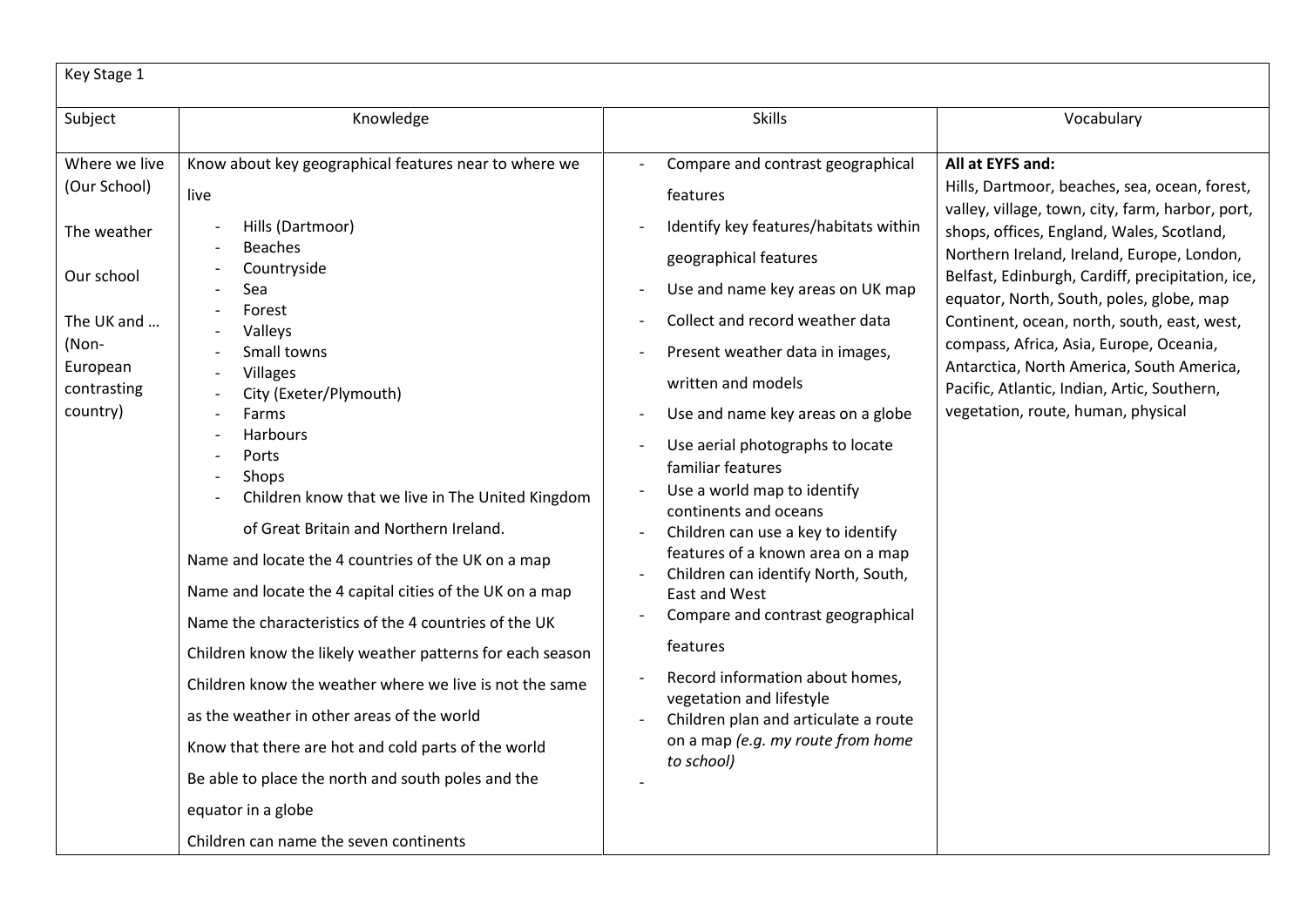| Children can name the five oceans                           |  |
|-------------------------------------------------------------|--|
| Children know places and objects can be represented by      |  |
| images on a map                                             |  |
| Children know North, South, East and West                   |  |
| Children know that different places in the world are        |  |
| different to our own                                        |  |
| Children know vegetation is different in other parts of the |  |
| world                                                       |  |
| Children know that the type of home/vegetation/farming      |  |
| that happens is a direct result of the weather of an area   |  |
| Children develop knowledge about the non-European area      |  |
| studied                                                     |  |
| Children know the difference between human and              |  |
| physical geography                                          |  |

| Lower Key Stage 2             |                                                                                                              |                                                                               |                                                    |  |  |  |  |
|-------------------------------|--------------------------------------------------------------------------------------------------------------|-------------------------------------------------------------------------------|----------------------------------------------------|--|--|--|--|
| Subject                       | Knowledge                                                                                                    | <b>Skills</b>                                                                 | Vocabulary                                         |  |  |  |  |
| Mountains,                    | Children know what the earth is made of                                                                      | Children investigate and demonstrate                                          | Magma                                              |  |  |  |  |
| volcanoes and<br>earthquakes  | Children understand how mountains and volcanoes are formed                                                   | physical occurrences in the Earth                                             | Tectonic plate<br>Plate margin                     |  |  |  |  |
|                               | Children understand what is happening when an earthquake occurs and a                                        | Children explore and think critically about                                   | Mountain range                                     |  |  |  |  |
| Migration                     | volcano erupts                                                                                               | global human geographical issues                                              | Volcano                                            |  |  |  |  |
| <b>Rivers</b>                 | Children understand what is meant by the term<br>migrant/migration/economic migration/refugee                | Children investigate the impact of<br>physical geographical features on human | Earthquake<br>Tsunami<br>Migration                 |  |  |  |  |
| Villages, towns and<br>cities | Children understand the impact of migration<br>Children understand the impact of climate change on migration | geography<br>Children think critically about the impact                       | Migrant<br>Source/host country<br>Push/pull factor |  |  |  |  |
| Water, weather<br>and climate | Children know where the worlds major rivers are<br>Children understand how rivers shape the land             | of the use of natural resources on the<br>environment.                        | Refugee<br>Asylum seeker<br>Persecution            |  |  |  |  |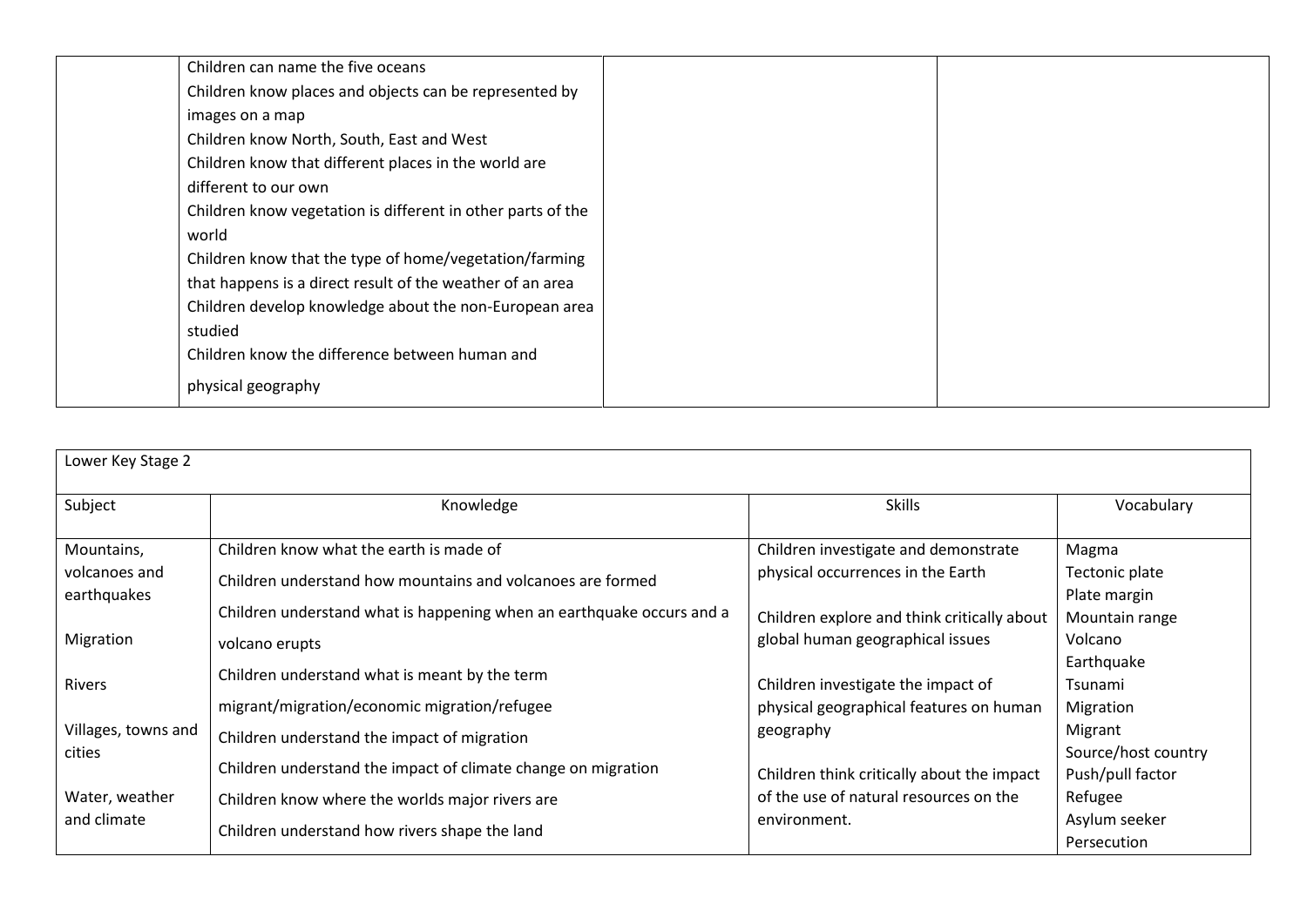| Natural resources | Children understand how rivers impact human geography                     | River              |
|-------------------|---------------------------------------------------------------------------|--------------------|
| in Northern Chile | Children understand the impact of flooding                                | Erosion            |
|                   |                                                                           | Landscape          |
|                   | Children understand population distribution                               | Tributary          |
|                   | Children understand what impacts population distribution                  | Deposition         |
|                   | Children understand how villages, towns and cities develop                | Sediment           |
|                   |                                                                           | Transportation     |
|                   | Children understand the water cycle                                       | Riverbed           |
|                   | Children understand the reasons behind seasonal changes                   | Population         |
|                   |                                                                           | Distribution       |
|                   | Children understand distribution of natural resources globally and in the | Density            |
|                   | UK and Chile                                                              | Settlement         |
|                   | Children understand circular economy driven by natural resources          | Climate            |
|                   |                                                                           | Atmosphere         |
|                   |                                                                           | Evaporation        |
|                   |                                                                           | Transpiration      |
|                   |                                                                           | Condensation       |
|                   |                                                                           | Precipitation      |
|                   |                                                                           | Runoff             |
|                   |                                                                           | Consumable         |
|                   |                                                                           | Exhaustible        |
|                   |                                                                           | Renewable          |
|                   |                                                                           | Fossil fuels       |
|                   |                                                                           | Abundance/scarcity |
|                   |                                                                           | extraction         |

| Upper Key Stage 2  |                                                          |                                                         |                             |  |  |  |  |
|--------------------|----------------------------------------------------------|---------------------------------------------------------|-----------------------------|--|--|--|--|
| Subject            | Knowledge                                                | <b>Skills</b>                                           | Vocabulary                  |  |  |  |  |
| Local fieldwork    | Children understand the value of fieldwork and how it is | Children use a range of fieldwork skills to collect and | Fieldwork,                  |  |  |  |  |
|                    | conducted                                                | analyse data                                            | primary/secondary data,     |  |  |  |  |
| <b>Biomes</b>      |                                                          |                                                         | quantitative/qualitive      |  |  |  |  |
|                    |                                                          | Children explore and discuss critically different types | data, analysis, conclusion, |  |  |  |  |
| <b>Populations</b> |                                                          | of biomes and the impact of humans upon them.           | evaluation, accuracy,       |  |  |  |  |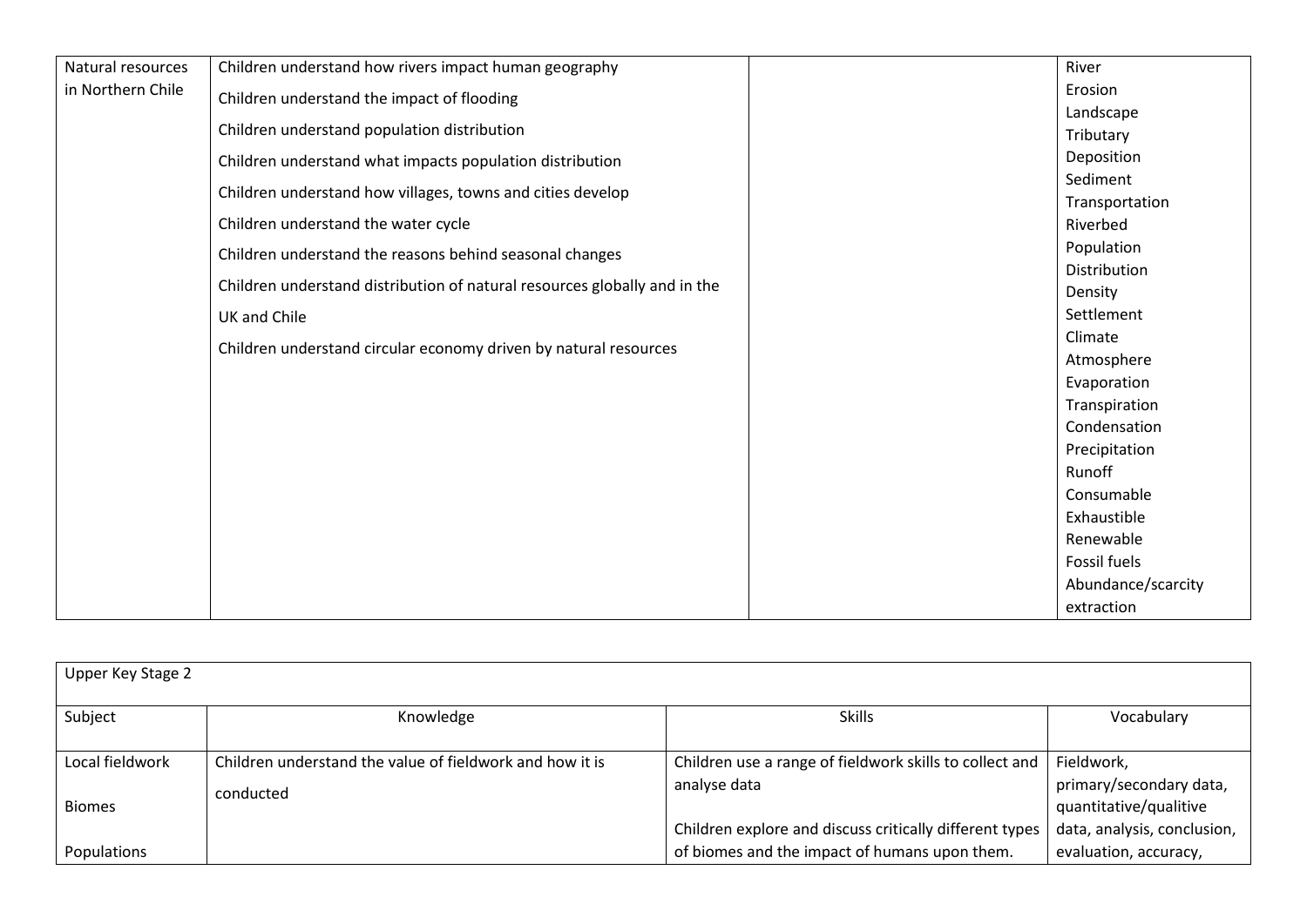|                | Children understand different types of biomes and where they   | Children explore and discuss critically issues arising | reliability, bias,          |
|----------------|----------------------------------------------------------------|--------------------------------------------------------|-----------------------------|
| Globalisation  | are in the world.                                              | from human geography                                   | correlation, biome,         |
|                |                                                                |                                                        | ecosystem, climate,         |
| Sustainability | Children understand the impact of humans on different          |                                                        | dormant, equator, fauna,    |
|                | biomes.                                                        |                                                        | flora, latitude, temperate, |
|                | Children understand population distribution                    |                                                        | tropics, birth/death rate,  |
|                |                                                                |                                                        | mortality rate, life        |
|                | Children understand population pyramids and the issues of      |                                                        | expectancy, rural/urban     |
|                | varying population ages.                                       |                                                        | areas, sparsely/densely     |
|                |                                                                |                                                        | populated, globalisation,   |
|                | Children understand the impact of global trade on physical and |                                                        | imports, exports, trade,    |
|                | human geography                                                |                                                        | unsustainable/sustainable,  |
|                | Children understand the implications of producing electrical   |                                                        |                             |
|                | energy                                                         |                                                        |                             |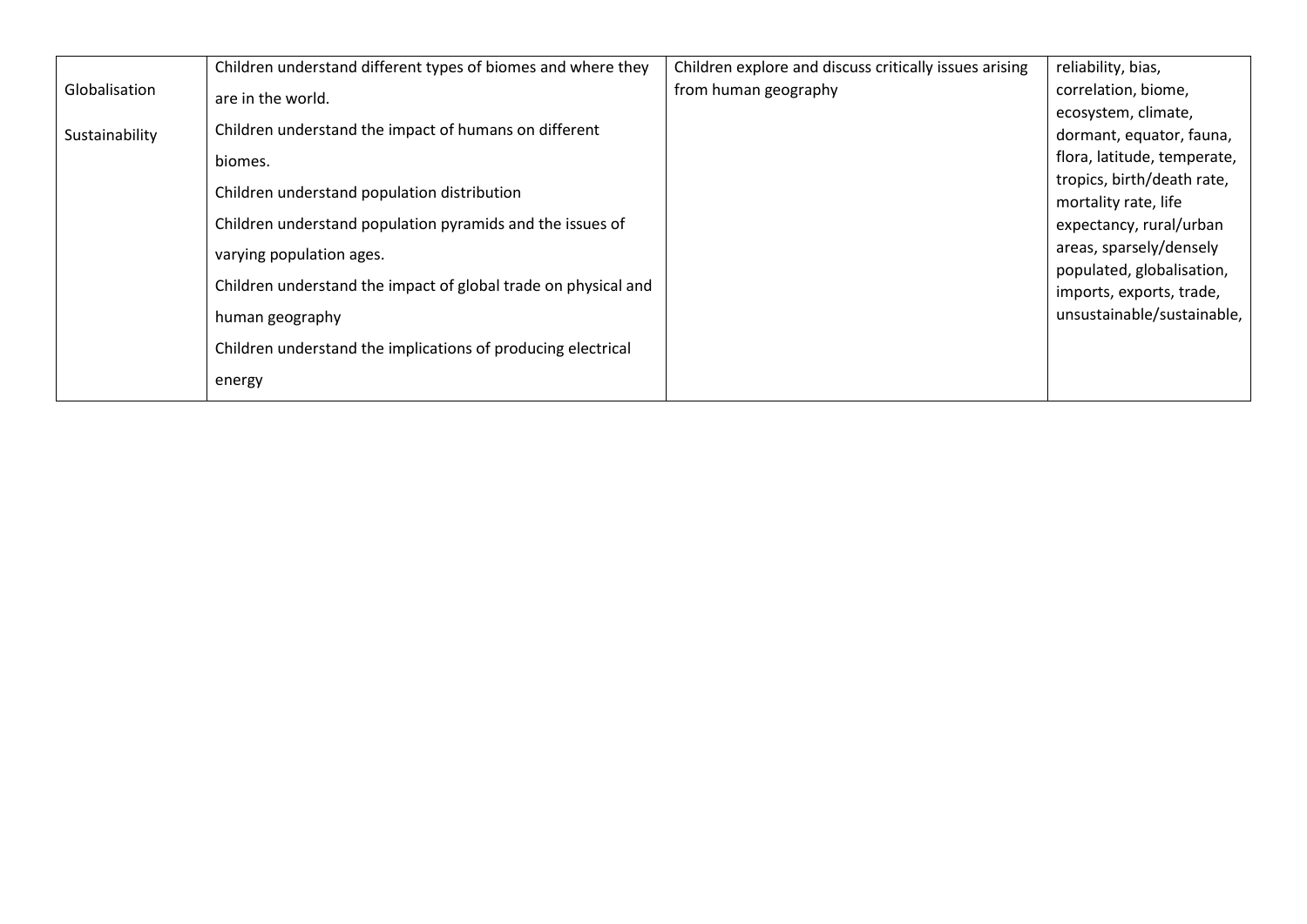## **Geography progression**

|           |                                 | Year $1/2$                                                                                                                                                                                                                                                                                                                          | Year 3/4<br>Year 5/6                                                                                                                                                                                                                                                                                                                                                                              |
|-----------|---------------------------------|-------------------------------------------------------------------------------------------------------------------------------------------------------------------------------------------------------------------------------------------------------------------------------------------------------------------------------------|---------------------------------------------------------------------------------------------------------------------------------------------------------------------------------------------------------------------------------------------------------------------------------------------------------------------------------------------------------------------------------------------------|
|           |                                 | Pupils should be taught to:                                                                                                                                                                                                                                                                                                         | Pupils should be taught to:                                                                                                                                                                                                                                                                                                                                                                       |
|           |                                 | • name and locate the world's seven<br>continents and five oceans<br>• name, locate and identify characteristics of                                                                                                                                                                                                                 | • locate the world's countries, using maps to focus on Europe (including the location of<br>Russia) and North and South America, concentrating on their environmental regions, key<br>physical and human characteristics, countries, and major cities                                                                                                                                             |
|           | Location knowledge              | the four countries and capital cities of the<br>United Kingdom and its surrounding seas                                                                                                                                                                                                                                             | • name and locate counties and cities of the United Kingdom, geographical regions and their<br>identifying human and physical characteristics, key topographical features (including hills,<br>mountains, coasts and rivers), and land-use patterns; and understand how some of these<br>aspects have changed over time                                                                           |
|           |                                 |                                                                                                                                                                                                                                                                                                                                     | • identify the position and significance of latitude, longitude, Equator, Northern Hemisphere,<br>Southern Hemisphere, the Tropics of Cancer and Capricorn, Arctic and Antarctic Circle, the<br>Prime/ Greenwich Meridian and time zones (including day and night)                                                                                                                                |
|           |                                 | Pupils should be taught to:                                                                                                                                                                                                                                                                                                         | Pupils should be taught to:                                                                                                                                                                                                                                                                                                                                                                       |
| Geography | Place                           | · understand geographical similarities and<br>differences through studying the human and<br>physical geography of a small area of the UK,<br>and a contrasting non-European country                                                                                                                                                 | • understand geographical similarities and differences through the study of human and<br>physical geography                                                                                                                                                                                                                                                                                       |
|           |                                 | Pupils should be taught to:                                                                                                                                                                                                                                                                                                         | Pupils should be taught to:                                                                                                                                                                                                                                                                                                                                                                       |
|           | physical geography<br>Human and | • identify seasonal and daily weather<br>patterns in the United Kingdom and the<br>location of hot and cold areas of the world in<br>relation to the Equator and the North and<br>South Poles                                                                                                                                       | · describe and understand key aspects of:<br>physical geography, including: climate zones, biomes and vegetation belts, rivers,<br>$\circ$<br>mountains, volcanoes and earthquakes, and the water cycle<br>human geography, including: types of settlement and land use, economic activity<br>$\circ$<br>including trade links, and the distribution of natural resources including energy, food, |
| Geography |                                 | • use basic geographical vocabulary to refer<br>to: <b>D</b> key physical features, including: beach,<br>cliff, coast, forest, hill, mountain, sea, ocean,<br>river, soil, valley, vegetation, season and<br>weather <b>D</b> key human features, inc. city,<br>town, village, factory, farm, house, office,<br>port, harbour, shop | minerals and water                                                                                                                                                                                                                                                                                                                                                                                |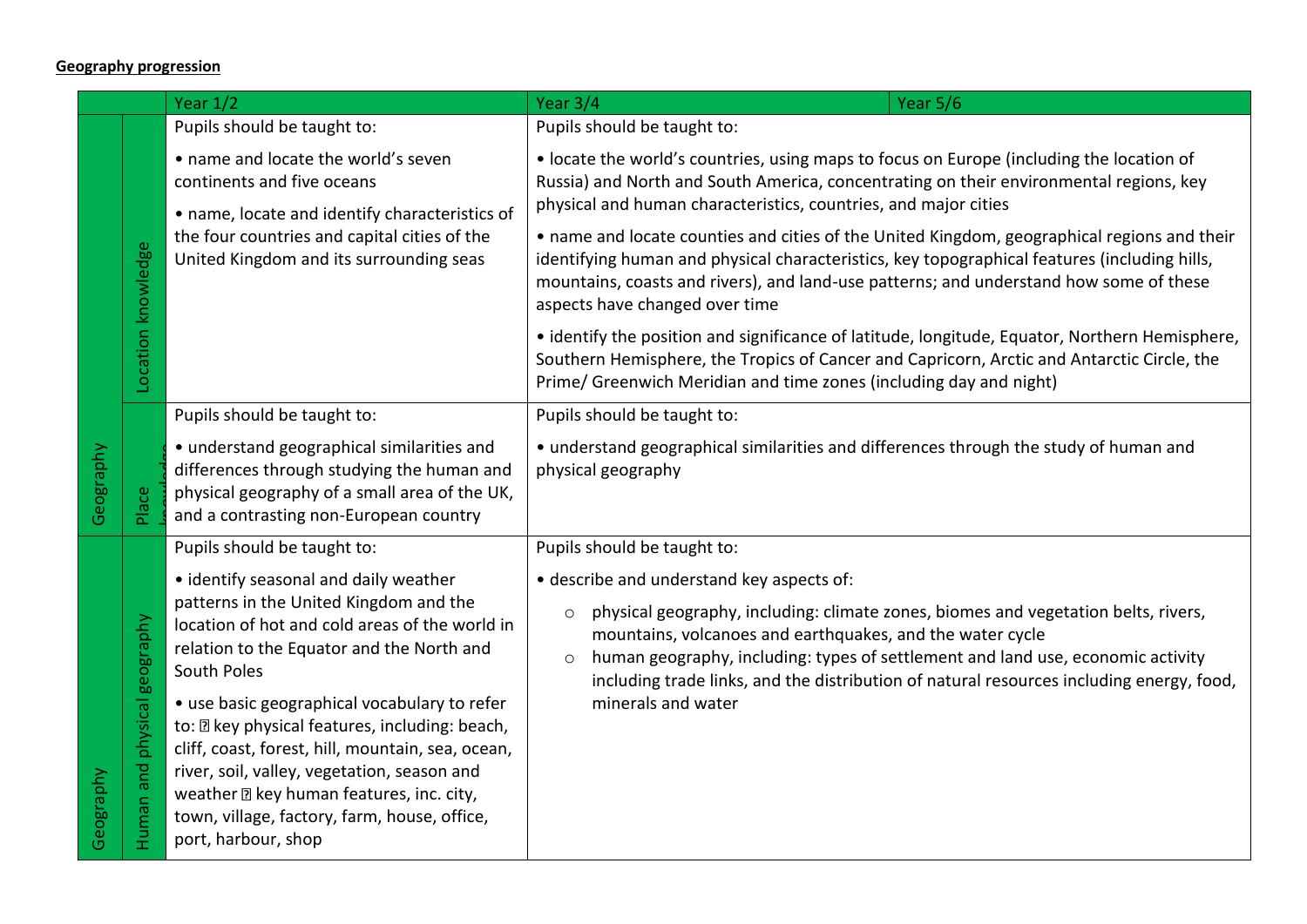|           |                           | Pupils should be taught to:                                                                                                                                                                                             | Pupils should be taught to:                                                                                                                                                                                    |
|-----------|---------------------------|-------------------------------------------------------------------------------------------------------------------------------------------------------------------------------------------------------------------------|----------------------------------------------------------------------------------------------------------------------------------------------------------------------------------------------------------------|
|           |                           | • use world maps, atlases and globes to<br>identify the United Kingdom and its                                                                                                                                          | • use maps, atlases, globes and digital/computer mapping to locate countries and describe<br>features studied                                                                                                  |
|           |                           | countries, as well as the countries,<br>continents and oceans studied at this key<br>stage                                                                                                                              | • use the eight points of a compass, four and six-figure grid references, symbols and key<br>(including the use of Ordnance Survey maps) to build their knowledge of the United Kingdom<br>and the wider world |
|           |                           | • use simple compass directions (North,<br>South, East and West) and locational and<br>directional language [for example, near and<br>far; left and right], to describe the location of<br>features and routes on a map | • use fieldwork to observe, measure, record and present the human and physical features in<br>the local area using a range of methods, including sketch maps, plans and graphs, and digital<br>technologies    |
|           | and fieldwork             | • use aerial photographs and plan<br>perspectives to recognise landmarks and<br>basic human and physical features; devise a<br>simple map; and use and construct basic<br>symbols in a key                              |                                                                                                                                                                                                                |
| Geography | skills<br>eography<br>(5) | • use simple fieldwork and observational<br>skills to study the geography of their school<br>and its grounds and the key human and<br>physical features of its surrounding<br>environment                               |                                                                                                                                                                                                                |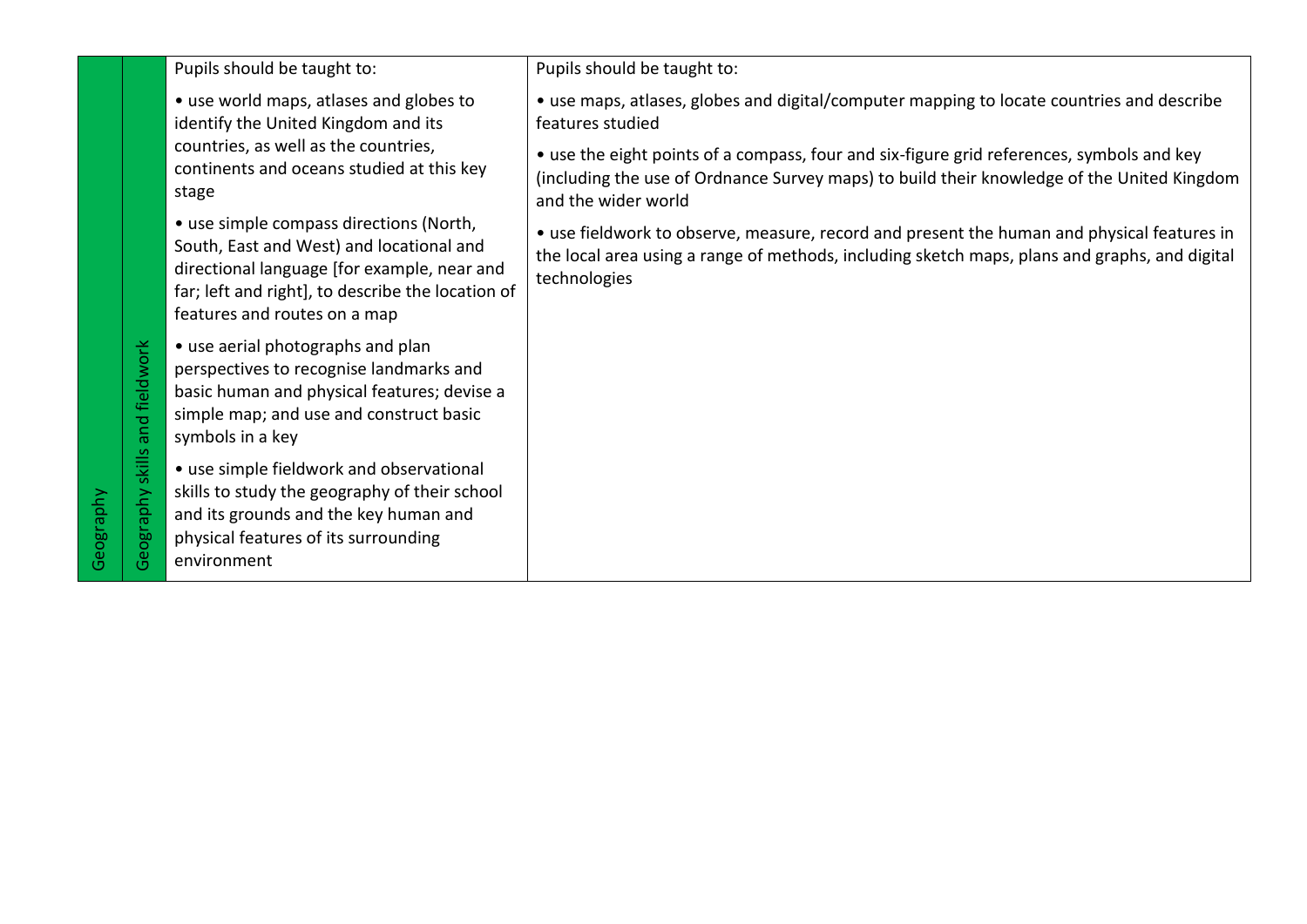|           |            | Use a simple picture                    | Follow a route on a                        | Follow a route on a    | Follow a route on a                       | Compare maps with                     | Follow a short route       |
|-----------|------------|-----------------------------------------|--------------------------------------------|------------------------|-------------------------------------------|---------------------------------------|----------------------------|
|           |            | map to move around                      | map                                        | map with some          | large-scale map                           | aerial photographs                    | on an OS map               |
|           |            | the school                              | Use simple compass                         | accuracy               | Locate places on a                        | Select a map for a                    | Describe the features      |
|           |            | Use relative                            | directions (North,                         | Locate places using a  | range of maps                             | specific purpose                      | shown on an OS map         |
|           |            | vocabulary such as                      | South, East, West)                         | range of maps          | (variety of scales)                       | Begin to use atlases                  | Use atlases to find        |
|           |            | bigger, smaller, like,                  | Use aerial                                 | including OS & digital | Identify features on                      | to find out other                     | out data about other       |
|           |            | dislike                                 | photographs and                            | Begin to match         | an aerial photograph,                     | information (e.g.                     | places                     |
|           |            | Use directional                         | plan perspectives to                       | boundaries (e.g. find  | digital or computer                       | temperature)                          |                            |
|           |            | language such as                        | recognise landmarks                        | same boundary of a     | map                                       |                                       | Use 8 figure compass       |
|           |            | near and far, up and                    | and basic human and                        | country on different   |                                           | Find and recognise                    | and 6 figure grid          |
|           |            | down, left and right,                   | physical features                          | scale maps)            | Begin to use 8 figure<br>compass and four | places on maps of<br>different scales | reference accurately       |
|           |            | forwards and                            | Locate and name on                         | Use 4 figure           | figure grid references                    |                                       | Use lines of longitude     |
|           |            | backwards                               | a world map and                            | compasses, and         | to identify features                      | Use 8 figure                          | and latitude on maps       |
|           |            | Map knowledge                           | globe the seven                            | letter/number co-      | on a map                                  | compasses, begin to                   | Locate the world's         |
|           |            |                                         | continents and five                        | ordinates to identify  |                                           | use 6 figure grid                     | countries on a variety     |
|           |            | Use world maps to                       | oceans.                                    | features on a map      | Map knowledge                             | references.                           | of maps, including         |
|           |            | identify the UK in its                  |                                            |                        | Locate Europe on a                        | Locate the world's                    | the areas studied          |
|           |            | position in the world.                  | Locate on a globe                          | Map knowledge          | large scale map or                        | countries, focus on                   | throughout the Key         |
|           |            | Use maps to locate                      | and world map the<br>hot and cold areas of | Locate the UK on a     | globe,                                    | North & South                         | <b>Stages</b>              |
|           |            | the four countries                      | the world including                        | variety of different   | Name and locate                           | America                               | Draw plans of              |
|           |            | and capital cities of                   | the Equator and the                        | scale maps             | countries in Europe                       | Identify the position                 | increasing complexity      |
|           |            | UK and its                              | North and South                            | Name & locate the      | (including Russia)                        | and significance of                   |                            |
|           |            | surrounding seas                        | Poles                                      | counties and cities of | and their capitals                        | lines of longitude &                  | Begin to use and           |
|           |            | Making maps                             |                                            | the UK                 | cities                                    | latitude                              | recognise atlas<br>symbols |
|           |            | Draw basic maps,                        | Draw or make a map                         | Making maps            | Making maps                               | Draw a variety of                     |                            |
|           |            | including appropriate                   | of real or imaginary                       |                        |                                           | thematic maps based                   |                            |
|           |            | symbols and pictures                    | places (e.g. add<br>detail to a sketch     | Try to make a map of   | Recognise and use                         | on their own data                     |                            |
|           |            | to represent places                     | map from aerial                            | a short route          | OS map symbols,                           |                                       |                            |
|           |            | or features                             | photograph)                                | experiences, with      | including completion                      |                                       |                            |
|           |            |                                         |                                            | features in current    | of a key and                              |                                       |                            |
|           |            | Use photographs and<br>maps to identify | Use and construct                          | order                  | understanding why it<br>is important      |                                       |                            |
| Geogrpahy | Map skills | features                                | basic symbols in a                         | Create a simple scale  |                                           |                                       |                            |
|           |            |                                         | key                                        | drawing                |                                           |                                       |                            |
|           |            |                                         |                                            |                        |                                           |                                       |                            |